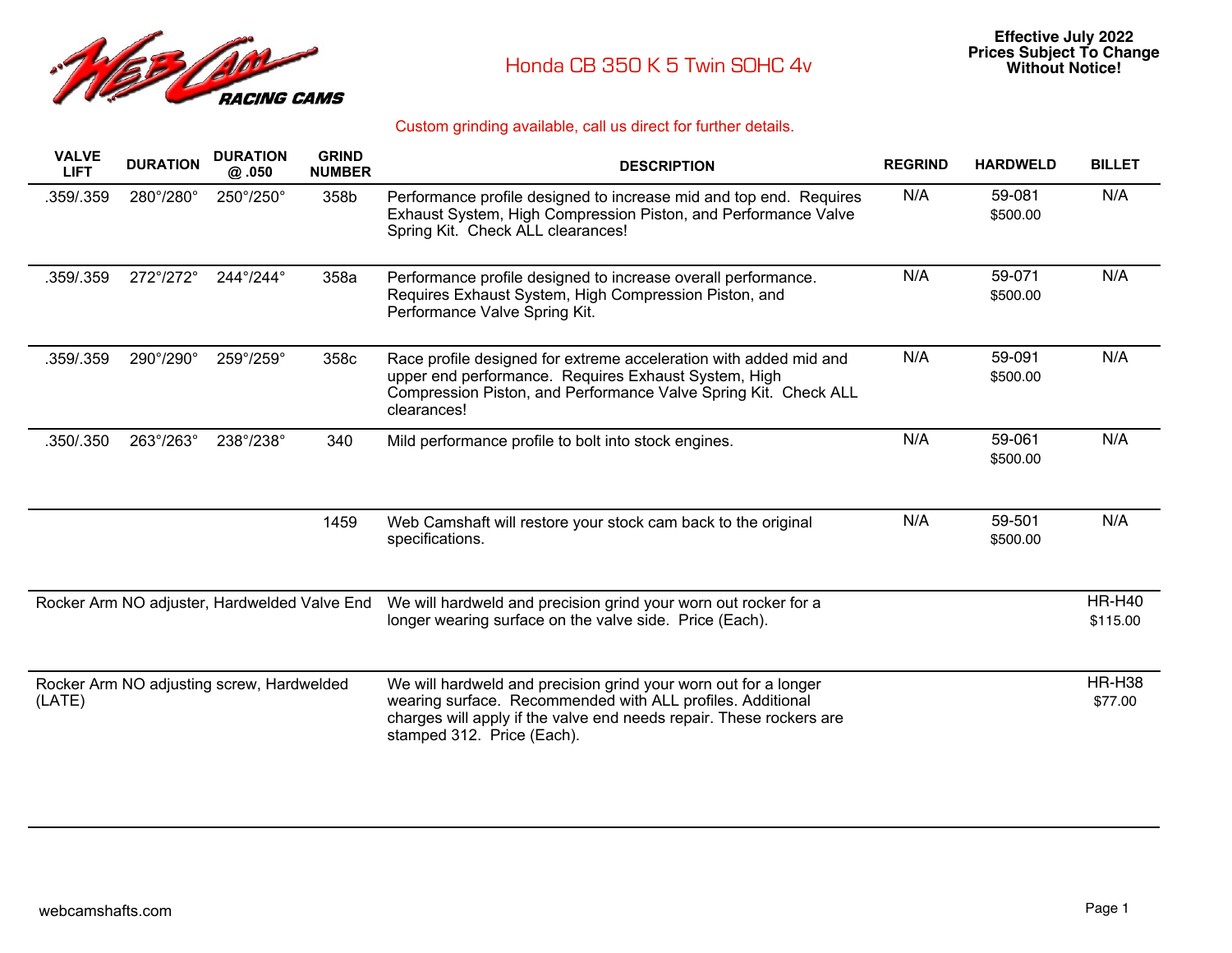

| <b>VALVE</b><br><b>LIFT</b>            | <b>DURATION</b><br><b>DURATION</b><br>@.050                                   | <b>GRIND</b><br><b>NUMBER</b> | <b>DESCRIPTION</b>                                                                                                                                                                                                         | <b>REGRIND</b> | <b>HARDWELD</b> | <b>BILLET</b>             |
|----------------------------------------|-------------------------------------------------------------------------------|-------------------------------|----------------------------------------------------------------------------------------------------------------------------------------------------------------------------------------------------------------------------|----------------|-----------------|---------------------------|
| STD 7 mm                               | Valve Spring Kit With Titanium Retainers (RD)                                 |                               | Kit includes performance dual springs, Titanium retainers, bottom<br>cups, shims, and keepers. OK to .450" valve lift. Price Per Set (4).                                                                                  |                |                 | <b>VC-H86</b><br>\$425.00 |
| mm Stem Conversion                     | Valve Spring Kit With Titanium Retainers (RD) 5.5                             |                               | Kit includes performance dual springs, Titanium retainers, bottom<br>cups, shims, shortened valve guides 5.5 mm, seals 5.5 mm, and<br>keepers. OK to .450" valve lift. Price Per Set (4).                                  |                |                 | $VC-H42$<br>\$550.00      |
|                                        | Valve Spring Kit With Titanium Retainers<br>(Kibblewhite) 5mm Stem Conversion |                               | Performance Valve Spring kit to work with 5 mm valve stems.<br>Includes Performance Dual Springs, Titanium Retainers, HT Steel<br>Keepers, and HT Steel Basewashers. OK to .460 Valve Lift. Price<br>Per Set (4).          |                |                 | VC-HS8<br>\$395.00        |
| (Kibblewhite)                          | Valve Spring Kit With Titanium Retainers                                      |                               | Performance Valve Spring kit to work with standard size valve stems.<br>Includes Performance Dual Springs, Titanium Retainers, HT Steel<br>Keepers, and HT Steel Basewashers. OK to .465 Valve Lift. Price<br>Per Set (4). |                |                 | VC-HS7<br>\$200.00        |
|                                        | Valves, Stainless (Kibblewhite) 5mm Stem<br>Conversion Intake Oversized +1 mm |                               | Oversized 35 mm. 5 mm stem. Price (Each).                                                                                                                                                                                  |                |                 | <b>IV-H44</b><br>\$77.00  |
| $+1$ mm                                | Valves, Stainless (Kibblewhite) Intake Oversized                              |                               | Oversized 35 mm. Price (Each).                                                                                                                                                                                             |                |                 | <b>IV-H42</b><br>\$58.00  |
| <b>Conversion Intake Standard Size</b> | Valves, Stainless (Kibblewhite) 5mm Stem                                      |                               | Standard size 34 mm. 5 mm stem. Price (Each).                                                                                                                                                                              |                |                 | $IV-H43$<br>\$77.00       |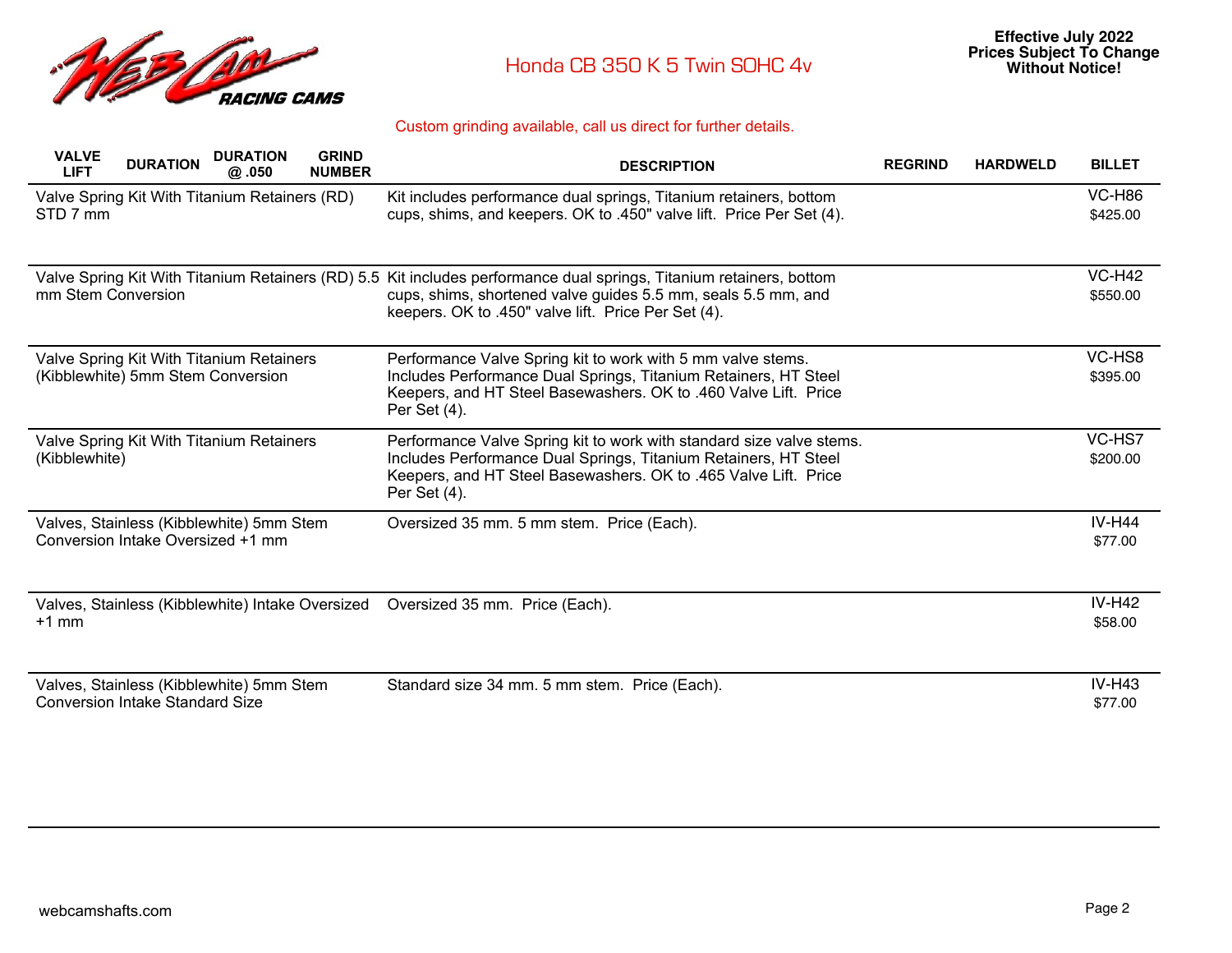

| <b>VALVE</b><br><b>LIFT</b>                                                             | <b>DURATION</b> | <b>DURATION</b><br>@.050 | <b>GRIND</b><br><b>NUMBER</b> | <b>DESCRIPTION</b>                                                                                                                                                                 | <b>REGRIND</b> | <b>HARDWELD</b> | <b>BILLET</b>            |
|-----------------------------------------------------------------------------------------|-----------------|--------------------------|-------------------------------|------------------------------------------------------------------------------------------------------------------------------------------------------------------------------------|----------------|-----------------|--------------------------|
| Valves, Stainless (Kibblewhite) Intake Standard<br>Size                                 |                 |                          |                               | Standard size 34 mm. Price (Each).                                                                                                                                                 |                |                 | <b>IV-H41</b><br>\$58.00 |
| Valves, Stainless (Kibblewhite) 5mm Stem<br>Conversion Exhaust Oversized +1 mm          |                 |                          |                               | Oversized 29 mm. 5 mm stem. Price (Each).                                                                                                                                          |                |                 | <b>EV-H49</b><br>\$77.00 |
| Valves, Stainless (Kibblewhite) Exhaust<br>Oversized +1 mm                              |                 |                          |                               | Oversized 29 mm. Price (Each).                                                                                                                                                     |                |                 | <b>EV-H47</b><br>\$58.00 |
| Valves, Stainless (Kibblewhite) 5mm Stem<br><b>Conversion Exhaust Standard Size</b>     |                 |                          |                               | Standard size 28 mm. 5 mm stem. Price (Each).                                                                                                                                      |                |                 | <b>EV-H48</b><br>\$77.00 |
| Size                                                                                    |                 |                          |                               | Valves, Stainless (Kibblewhite) Exhaust Standard Standard size 28 mm. Price (Each).                                                                                                |                |                 | <b>EV-H46</b><br>\$58.00 |
| Valve Guide, Shortened (Kibblewhite) 5mm Stem<br><b>Conversion Intake Standard Size</b> |                 |                          |                               | Made from special C630 Bronze material for longer wear. Standard<br>size. Adds additional retainer to guide seal clearance. Custom sizes<br>available $+.002,+.010.$ Price (Each). |                |                 | <b>VG-H20</b><br>\$35.00 |
| Valve Guide, Shortened (Kibblewhite) Intake<br><b>Standard Size</b>                     |                 |                          |                               | Made from special C630 Bronze material for longer wear. Standard<br>size. Adds additional retainer to guide seal clearance. Custom sizes<br>available +.002, +.010. Price (Each).  |                |                 | <b>VG-H18</b><br>\$30.00 |